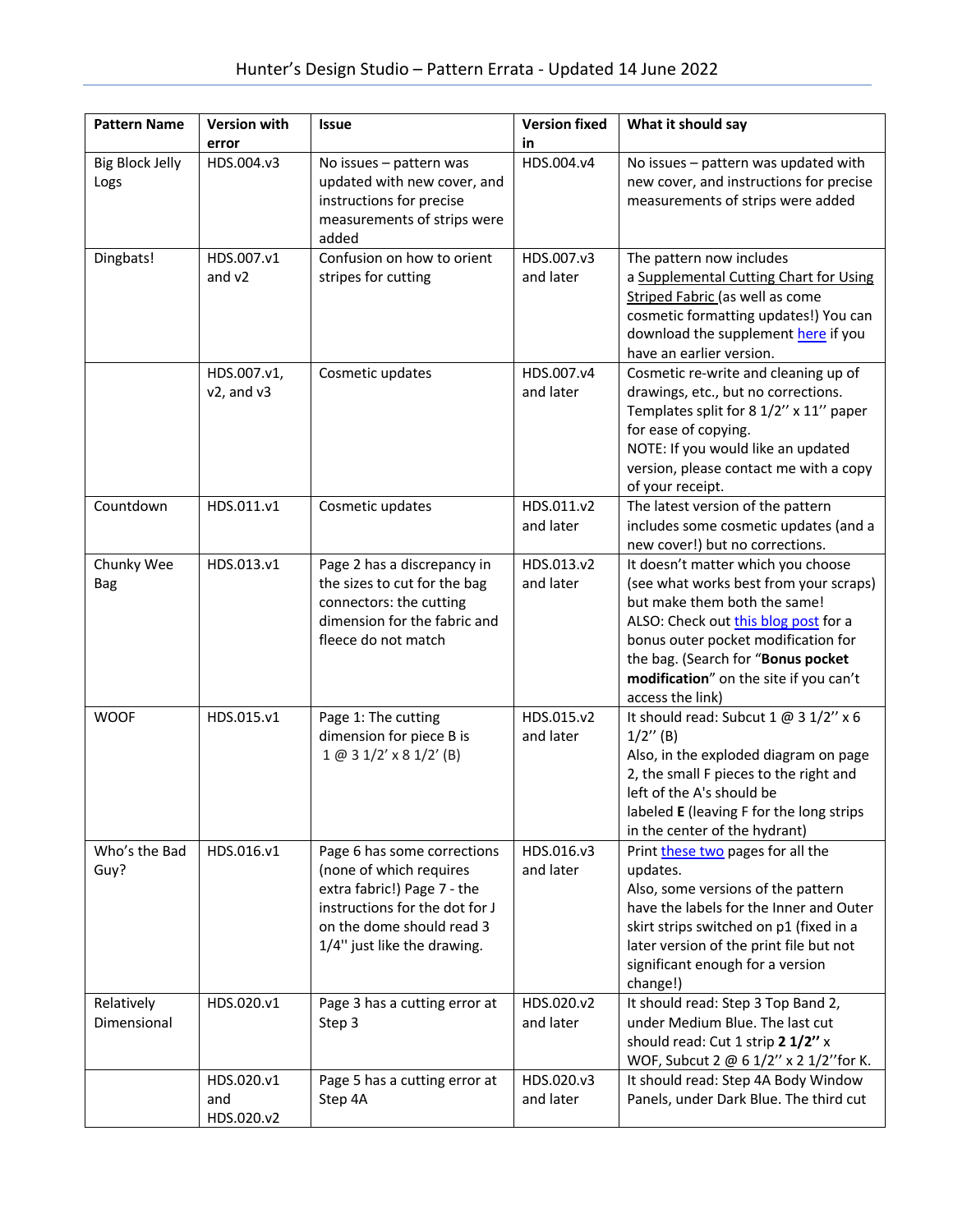|                                    |                                                |                                                                                                                                              |                         | should read: Subcut 4 $@$ 1 1/4" x 81/4"<br>for D.                                                                                                                                                                                              |
|------------------------------------|------------------------------------------------|----------------------------------------------------------------------------------------------------------------------------------------------|-------------------------|-------------------------------------------------------------------------------------------------------------------------------------------------------------------------------------------------------------------------------------------------|
|                                    | HDS.020.v1,<br>HDS020.v2,<br>and<br>HDS.020.v3 | Page 1 has a cutting error at<br>Step 1                                                                                                      | HDS.020.v4<br>and later | It should read: Step 1 Lantern, under<br>Background. The fourth cut should<br>read: Subcut 2 @ 2 1/4"x 1" for J.                                                                                                                                |
| <b>Fast Fourteen</b>               | HDS.018.v1                                     | Page 4, Step 6, 7th Bullet<br>reads "From the long strip<br>cut 2 @ 2 1/4" x 54' and sew<br>these to the top and bottom<br>of the quilt top. | HDS.018.v2              | It should read "From the long strip cut<br>2 $@$ 2 $1/4$ " x 51" and sew these to the<br>top and bottom of the quilt top."                                                                                                                      |
| Bloomin'                           | HDS.019.v1                                     | Error on Page 3, second to<br>last sentence                                                                                                  | HDS.019.v2<br>and later | It should read "Cut 2 @ 4 1/2" slices of<br>strata for 2 Large Right Leaves"<br>(instead of Left).                                                                                                                                              |
|                                    | HDS.019.v1                                     | Error on Page 5, in the<br>second group of cuts under<br>211/2"                                                                              | HDS.019.v2<br>and later | the last cut should read "1 $@$ 21 1/2" x<br>5 1/2" and trim to 18 1/2" x 5 1/2" for<br>E (instead of 2)                                                                                                                                        |
|                                    | HDS.019.v1                                     | Error of Page 7 in the<br>assembly instructions at T<br>and U                                                                                | HDS.019.v2<br>and later | It should read "Sew T to the left of<br>Flower 3 and U, leaving the seam OPEN<br>above the X in the drawing" (instead of<br>right).                                                                                                             |
| Stix                               | HDS.024.v1                                     | The Page 6 title reads "3C<br><b>CENTER SECTION"</b>                                                                                         | HDS.024.v2<br>and later | It should read "3C RIGHT SECTION"                                                                                                                                                                                                               |
| Faster<br>Fourteen                 | HDS.025.v1                                     | No issues, just a tip to make<br>laying out the top easier.                                                                                  | HDS.025.v2<br>and later | At the top of page 3, an optional tip:<br>Don't sew the A triangles into HSTs<br>yet! Keep them apart until you finalize<br>your setting (page 4) and then sew<br>them together according to the<br>instructions in the pattern.                |
| Fourteen<br>Squared                | HDS.027.v1                                     | No issue, just a tip to add<br>more variation to the layout.                                                                                 | HDS.027.v2<br>and later | The labels for F and A are now<br>swapped - do this to have more<br>variation in the A squares when laying<br>out the quilt top.                                                                                                                |
| Chunky Wee<br><b>Zippy Pouches</b> | HDS.030.v1                                     | The steps were numbered<br>with the number 2 omitted<br>(oops!)                                                                              | HDS.030.v2              | The steps are sequentially numbered<br>properly                                                                                                                                                                                                 |
|                                    | HDS.030.v1<br>and $v2$                         | The corner cut out for the<br>Pencil Case on p5 (Step 3B,<br>halfway down the page)<br>reads 3/4"                                            | HDS.030.v3<br>and later | It should read 1/2" (the 3/4" version<br>will be tall and skinny, the 1/2" version<br>is square at the ends)                                                                                                                                    |
|                                    | HDS.030.v1,<br>$v2$ , and $v3$                 | Page 2, Dimension BB: the<br>sample calculation (in gray)<br>reads "10.5 + 0.5 x 11"                                                         | HDS.030.v4<br>and later | It should read "10.5 + 0.5 = $11$ "<br>(equals, not multiplied!)                                                                                                                                                                                |
| <b>Big Star Pop</b>                | HDS.034.v1                                     | <b>Fabric Quantities: Customers</b><br>requested additional info for<br>using yardage instead of a<br>strip pack                             | HDS.034.v2<br>and later | Added yardage to back of pattern for<br>star points: 3/8 yd each of SEVEN<br>fabrics in a gradation from light to<br>dark.<br>Added instructions for cutting yardage<br>at Step 1:<br>Cut 6 strips 2" x WOF from EACH of the<br>7 point fabrics |
|                                    |                                                |                                                                                                                                              |                         | Cut each strip in half at the fold to                                                                                                                                                                                                           |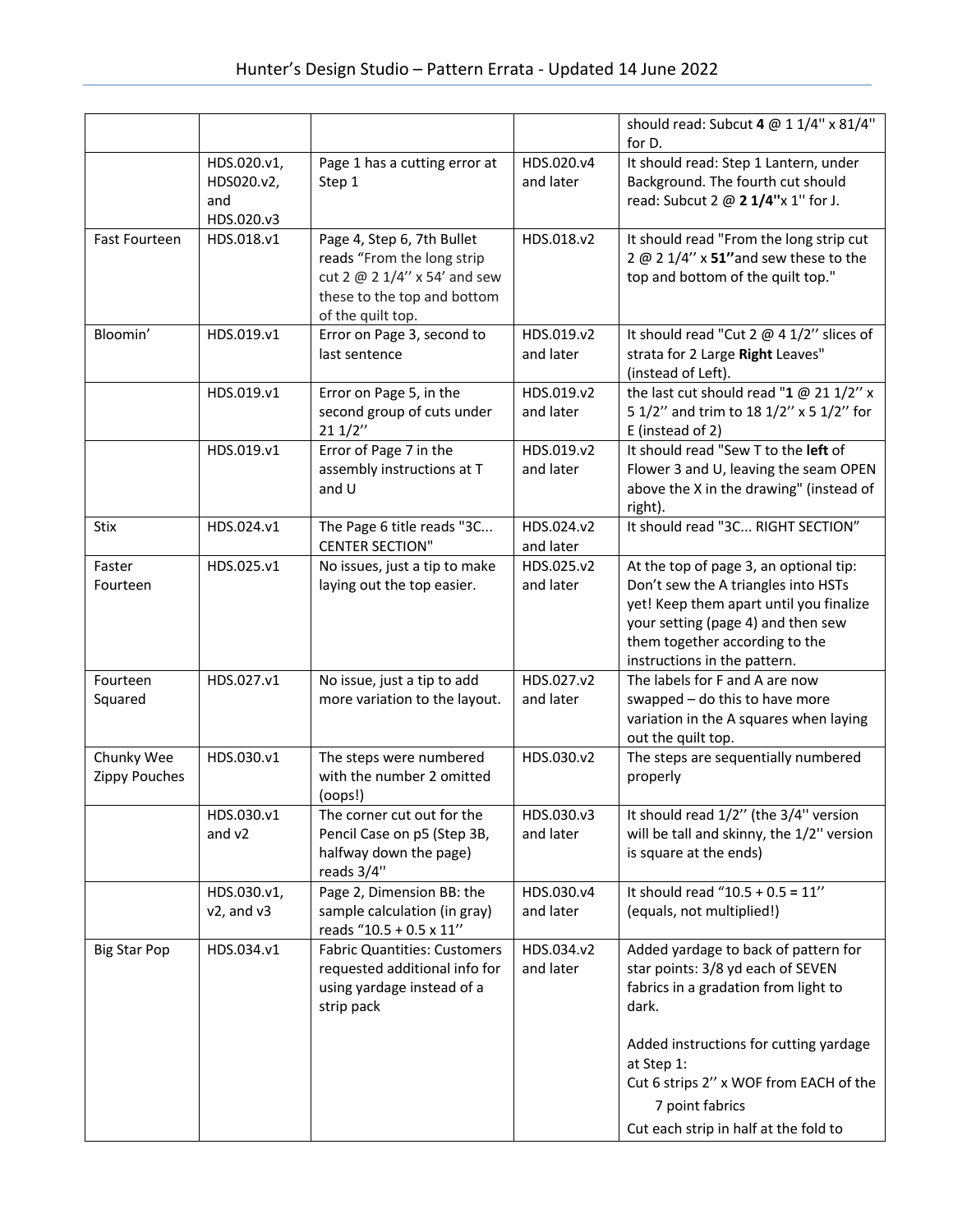|                              |            |                                                                                                                    |                         | make 84 pieces of 2" x 20"-ish -<br>there is no need to trim the<br>length.<br>Arrange the strips into 8 identical<br>groups of 7 strips (one group for<br>each star point), arranging the<br>fabrics in a value gradation from<br>light to dark.<br>Put the leftover strips aside to be used<br>for the borders.                                                                                                                                                                       |
|------------------------------|------------|--------------------------------------------------------------------------------------------------------------------|-------------------------|-----------------------------------------------------------------------------------------------------------------------------------------------------------------------------------------------------------------------------------------------------------------------------------------------------------------------------------------------------------------------------------------------------------------------------------------------------------------------------------------|
| <b>Big Star</b><br>Diamond   | HDS.037.v1 | Fabric quantities                                                                                                  | HDS.037.v2<br>and later | The quantity for background fabric is<br>accurate, though tight. If you prefer a<br>bit of wiggle room, buy 2 3/4 yards of<br>background.                                                                                                                                                                                                                                                                                                                                               |
| The Droid Is<br>Not For Sale | HDS.038.v1 | Page 8, Section 5: Legs, From<br>Medium Gray/Leggings,<br>reads "Subcut 1 rectangle 2<br>$1/2$ " x 9 $1/2$ (C)"    | HDS.038.v2              | It should read "Subcut 2 rectangles 2<br>$1/2$ " x 9 $1/2$ (C)."                                                                                                                                                                                                                                                                                                                                                                                                                        |
| Flight Club                  | HDS.041.v1 | Page 1, under Construction<br>Overview, has the number of<br>Dark and Light SMALL Geese<br>reversed.               | HDS.040.v2<br>And later | It should read "56 DARK Geese and<br>28 LIGHT Geese."                                                                                                                                                                                                                                                                                                                                                                                                                                   |
| <b>Big Hearted</b>           | HDS.042.v1 | Page 5 has some cutting<br>corrections (none of which<br>require extra fabric!)                                    | HDS.042.v2<br>and later | The Crib Size Accent Heart (second<br>column) reads "Subcut 2 rectangles 2"<br>x 4". It should read "Subcut 2<br>rectangles 2" x 3 1/2".<br>For the Inner Border, it reads "Cut 2<br>strips 2" x WOF" It should read "Cut 2<br>strips 1 1/2" x WOF."<br>For the Outer Border, it reads "Cut 2<br>strips 4" x WOF" It should read "Cut 2<br>strips 3 1/2"x WOF."<br>NOTE: You can use the wider strips if<br>you like $-$ just cut them to the<br>correct length as described on page 7. |
| Hexactly                     | HDS.045.v1 | Page 6 has a couple of<br>cutting corrections (none<br>which require extra fabric!)                                | HDS.045.v2              | Page 6, 4th bullet of Background Fabric<br>reads "Subcut into 12 rectangles 2" x 3<br>1/2" and label G"<br>It should read "Subcut into 8 (12)<br>rectangles 2 1/2" x 3" and label G"<br>Page 6, 5th bullet of Background Fabric<br>reads "Subcut into 48 (72) triangles<br>using"<br>It should read "Subcut into 44 (68)<br>triangles using"                                                                                                                                            |
| Dashing Dots                 | HDS.049.v1 | Page 2, under Background<br>Fabric, reads "Cut (6, 10, 18,<br>21, 25) strips 5 1/2" x<br>WOF, Subcut (48, 80, 140, | HDS.049.v2<br>and later | It should read "Cut (6, 10, 18, 21, 25)<br>strips 5" x WOF, Subcut (48, 80, 140,<br>168, 196) rectangles 5" x 4 1/2" for<br>A."                                                                                                                                                                                                                                                                                                                                                         |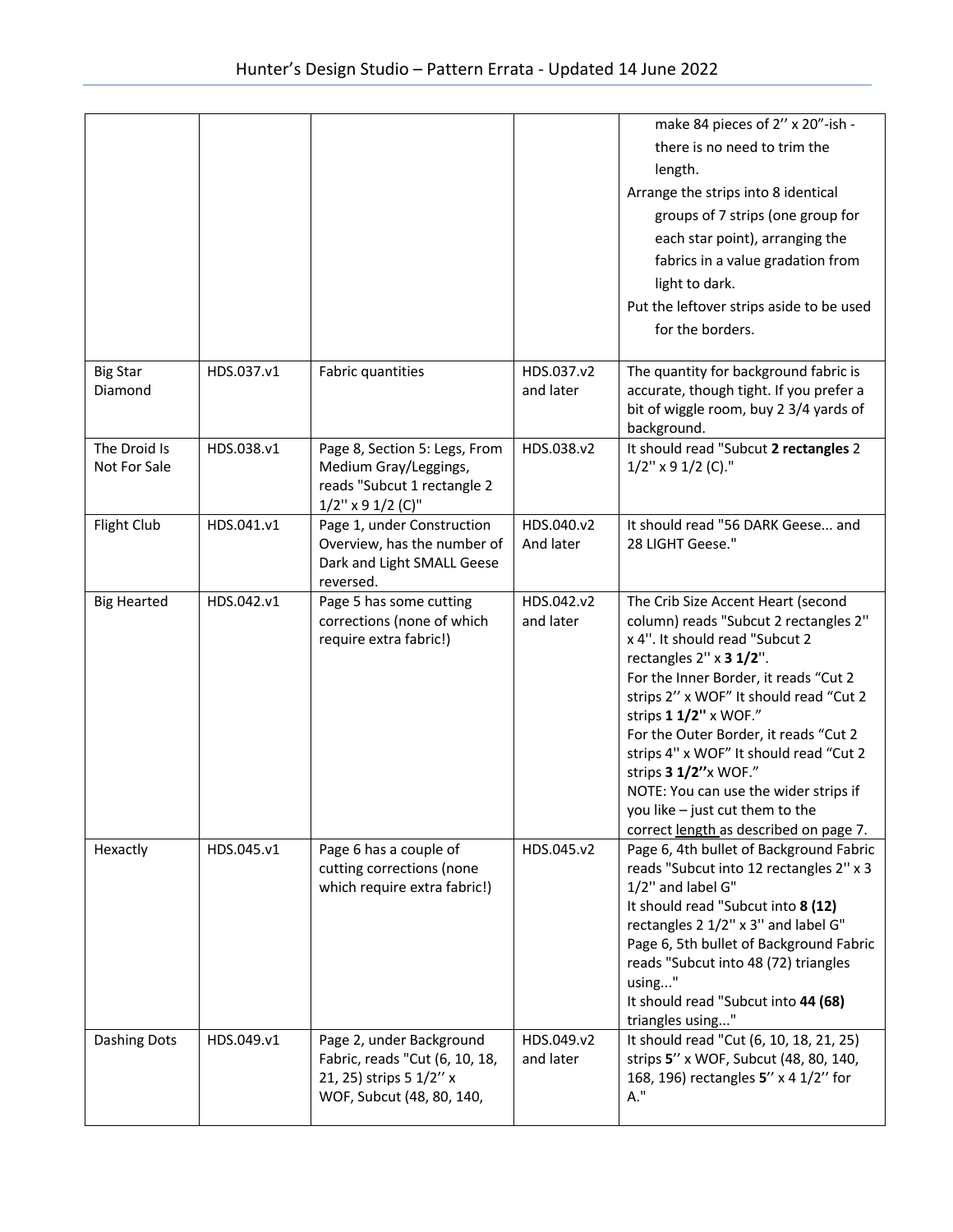|                       |                                | 168, 196) rectangles 5 1/2" x<br>4 1/2" for A."                                                                                                                                                                                                      |                         |                                                                                                                                                                                                                                                                                                                                                                                                                                                                                                                                                                                                                                                                                                                                                                  |
|-----------------------|--------------------------------|------------------------------------------------------------------------------------------------------------------------------------------------------------------------------------------------------------------------------------------------------|-------------------------|------------------------------------------------------------------------------------------------------------------------------------------------------------------------------------------------------------------------------------------------------------------------------------------------------------------------------------------------------------------------------------------------------------------------------------------------------------------------------------------------------------------------------------------------------------------------------------------------------------------------------------------------------------------------------------------------------------------------------------------------------------------|
|                       | HDS.049.v1                     | Page 2, under Background<br>Fabric, reads "Cut (8, 14, 24,<br>28, 33) strips 1 1/2" x<br>WOF, Subcut (12, 20, 35, 42,<br>49) rectangles 1/2" x 21/2"<br>for H."                                                                                      | HDS.049.v2<br>and later | It should read "Cut (8, 14, 24, 28, 33)<br>strips 1 1/2" x WOF, Subcut (12, 20, 35,<br>42, 49) rectangles 1 1/2" x 2 1/2" for<br>H."                                                                                                                                                                                                                                                                                                                                                                                                                                                                                                                                                                                                                             |
| Bloomin' Too          | HDS.052.v1                     | Page 22 cutting instructions<br>for N (second column, third<br>group) reads "Cut 1 rectangle<br>1 1/2" x 14 1/2" for N"                                                                                                                              | HDS.052.v2<br>and later | "Cut 1 rectangle 1 1/2" x 14" for N".                                                                                                                                                                                                                                                                                                                                                                                                                                                                                                                                                                                                                                                                                                                            |
|                       | HDS.052.v1                     | On Page 23 the instructions<br>related to Flower 4 read<br>"Sew AF to the right of<br>Flower 4".                                                                                                                                                     | HDS.052.v2<br>and later | Make sure you sew the 18 1/2" side to<br>the flower (not the 19 1/2" side - easy<br>to confuse!) - now noted in the later<br>version.                                                                                                                                                                                                                                                                                                                                                                                                                                                                                                                                                                                                                            |
|                       | HDS.052.v1<br>and $v2$         | Page 22 cutting instructions<br>for W (second column, 5th<br>group) reads "Cut 1 rectangle<br>1 1/2" x 12 1/2" for W"                                                                                                                                | HDS.052.v3<br>and later | It should read "Cut 2 rectangles 1 1/2"<br>x 12 1/2" for W"                                                                                                                                                                                                                                                                                                                                                                                                                                                                                                                                                                                                                                                                                                      |
|                       | HDS.052.v1,<br>$v2$ , and $v3$ | Page 22 cutting instructions<br>for C (second column, 2 <sup>nd</sup><br>group) reads "Cut 1<br>rectangle 4" x 13 1/3" for C"<br>Page 22 cutting instructions,<br>second column, third and<br>fourth sections - cuts<br>needed to be shuffled to fit | HDS.052.v4<br>and later | It should read "Cut 1 rectangle 4" x 13<br>$1/2$ " for $C$ "<br>Page 22, second column, third and 4 <sup>th</sup><br>section:<br>Cut 2 strips 2 1/2" x WOF<br>From first strip:<br>Cut 2 rectangles 2 1/2" x 14 1/2" for<br>AC<br>Cut 1 rectangle 2 1/2" x 10 1/2" for K<br>From second strip:<br>Cut 1 rectangle 2 1/2" x 13 1/2" for AJ<br>Cut 1 rectangle 2 1/2" x 8 1/2" for AK<br>Trim strip down to 1 1/2" wide<br>Cut 1 rectangle $11/2$ " x $14$ " for N<br>Cut 2 strips 1 1/2" x WOF<br>From first strip:<br>Cut 2 rectangles 1 1/2" x 12 1/2 for W<br>Cut 1 rectangle $11/2''$ x $10''$ for E<br>From second strip:<br>Cut 2 rectangles 1 1/2" x 9 1/2" for AA<br>Cut 1 rectangle $11/2$ " x 8 $1/2$ " for Q<br>Cut 1 rectangle 1 1/2" x 12 1/2" for W |
| <b>Big Star Braid</b> | HDS.061.v1                     | No errors. Some people<br>struggle with the "stacked<br>ruler" cuts in this pattern so<br>please watch this video                                                                                                                                    |                         | Hunter's Design Studio YouTube<br>channel: Cutting Diagonal Pieces with<br><b>Stacked Rulers</b>                                                                                                                                                                                                                                                                                                                                                                                                                                                                                                                                                                                                                                                                 |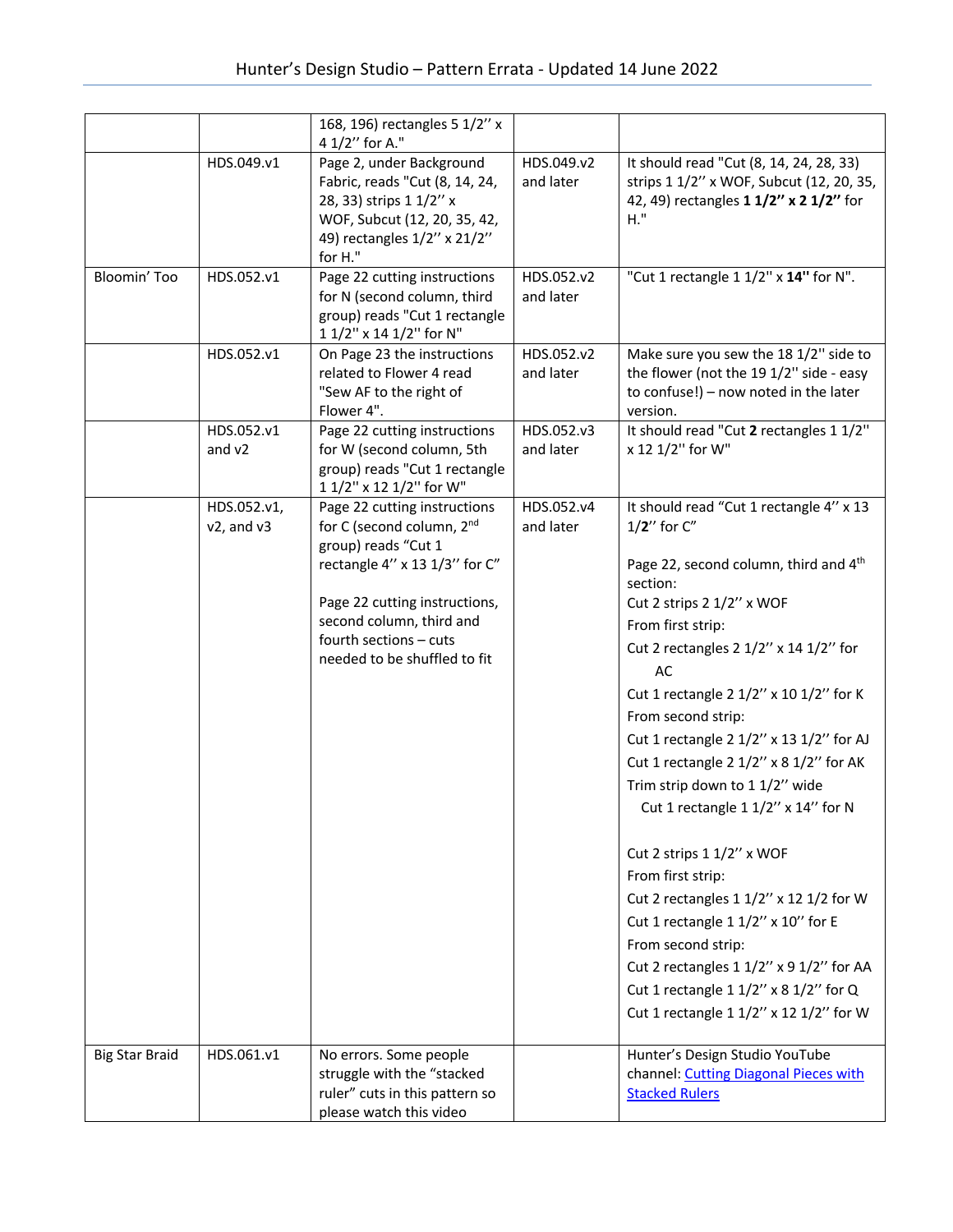|                             |                        | tutorial for how to do the<br>cuts!                                                                                                                                                                                    |                         |                                                                                                                                                                                                                                                                                                                                               |
|-----------------------------|------------------------|------------------------------------------------------------------------------------------------------------------------------------------------------------------------------------------------------------------------|-------------------------|-----------------------------------------------------------------------------------------------------------------------------------------------------------------------------------------------------------------------------------------------------------------------------------------------------------------------------------------------|
| Show Up                     | HDS.065.v1             | The pattern pages are mis-<br>numbered, omitting page<br>numbers 8 and 9. The<br>patterns themselves are not<br>missing though, just the<br>numbers!                                                                   | HDS.065.v2<br>and later | The pattern pages are correctly<br>numbered.                                                                                                                                                                                                                                                                                                  |
|                             | HDS.065.v1             | A couple of sections were<br>omitted from Page 4/Step<br>3/6th Bullet.                                                                                                                                                 | HDS.065.v2<br>and later | It should read "Start by paper-piecing<br>the following sections first: G, J, K, S, U,<br>AE, AF, AG, AH, AP, AQ and AW."                                                                                                                                                                                                                     |
|                             | HDS.065.v1<br>and $v2$ | Page 2, cutting instructions<br>for text sections: the<br>instructions for T3 read<br>"Subcut 1 rectangle 4 7/8" x<br>24 1/8" for T3"                                                                                  | HDS.065.v3<br>and later | "Subcut 1 rectangle 4 7/8" x 34 1/8"<br>for T3"                                                                                                                                                                                                                                                                                               |
| A Wreath For<br>All Seasons | HDS.068.v1             | Clarification needed around<br>cutting for FPP (no cutting<br>errors!)<br>Cutting instructions for V, X,<br>and U missing in the 8 Color<br>Wreath Section (they are<br>correct in the 2 Color Wreath<br>instructions) | HDS.068.v2              | Added more clarification around<br>precutting for FPP (follow the<br>Traditional Piecing Chart and add an<br>additional 1/2" to the measurements)<br>Added cutting instructions for V, X, and<br>U missing in the 8 Color Wreath<br>Section (use the 2 Color Wreath<br>instructions - they are identical)                                     |
| Places to Go                | HDS.069.v1             | Cutting quantities errors on<br>Page 3 and 5 (none of which<br>require extra fabric!)                                                                                                                                  | HDS.069.v2<br>and later | Step 2, QST Squares: the quantities<br>noted are double what you need. It<br>should read (8, 12, 24, 40, 50). Note<br>that the strip quantities are correct!<br>Step 2C, Background Middle Squares:<br>the quantities noted are double what<br>you need. It should read (4, 6, 12, 20,<br>25). Note that the strip quantities are<br>correct! |
| Colorblock<br><b>LOVE</b>   | HDS.071.v1             | Added a link for an<br>addendum to the pattern for<br>a Rainbow version, and for a<br>version with all sections a<br>different color.                                                                                  | HDS.071.v2<br>and later | Write to<br>sam@huntersdesignstudio.com and<br>request the link and password for the<br>addendum if you have v1 of the<br>pattern. If you have v2 or later, the link<br>and password for the addendum is at<br>the top of page 1.                                                                                                             |
| <b>Strip Strip Star</b>     | HDS.081.v1             | Page 5, step 6B, cutting<br>instructions for Background<br>Squares: The instructions for<br>Snuggle and Twin size read"<br>"Cut 2 strips AM x WOF"                                                                     | HDS.081.v2<br>and later | It should read "Cut 2 strips AS x WOF"                                                                                                                                                                                                                                                                                                        |
|                             |                        | Page 5, step 7, cutting<br>instructions for border<br>fabrics. The instructions for<br>both Snuggle and Twin size<br>do not specify which fabric<br>the cuts are being made<br>from                                    | HDS.081.v2<br>and later | For Snuggle size, it should read:<br>Background fabric: cut 4 strips 4" x<br>WOF.<br>For Twin size is should read:<br>Background fabric: cut 4 strips 4" x<br>WOF.                                                                                                                                                                            |